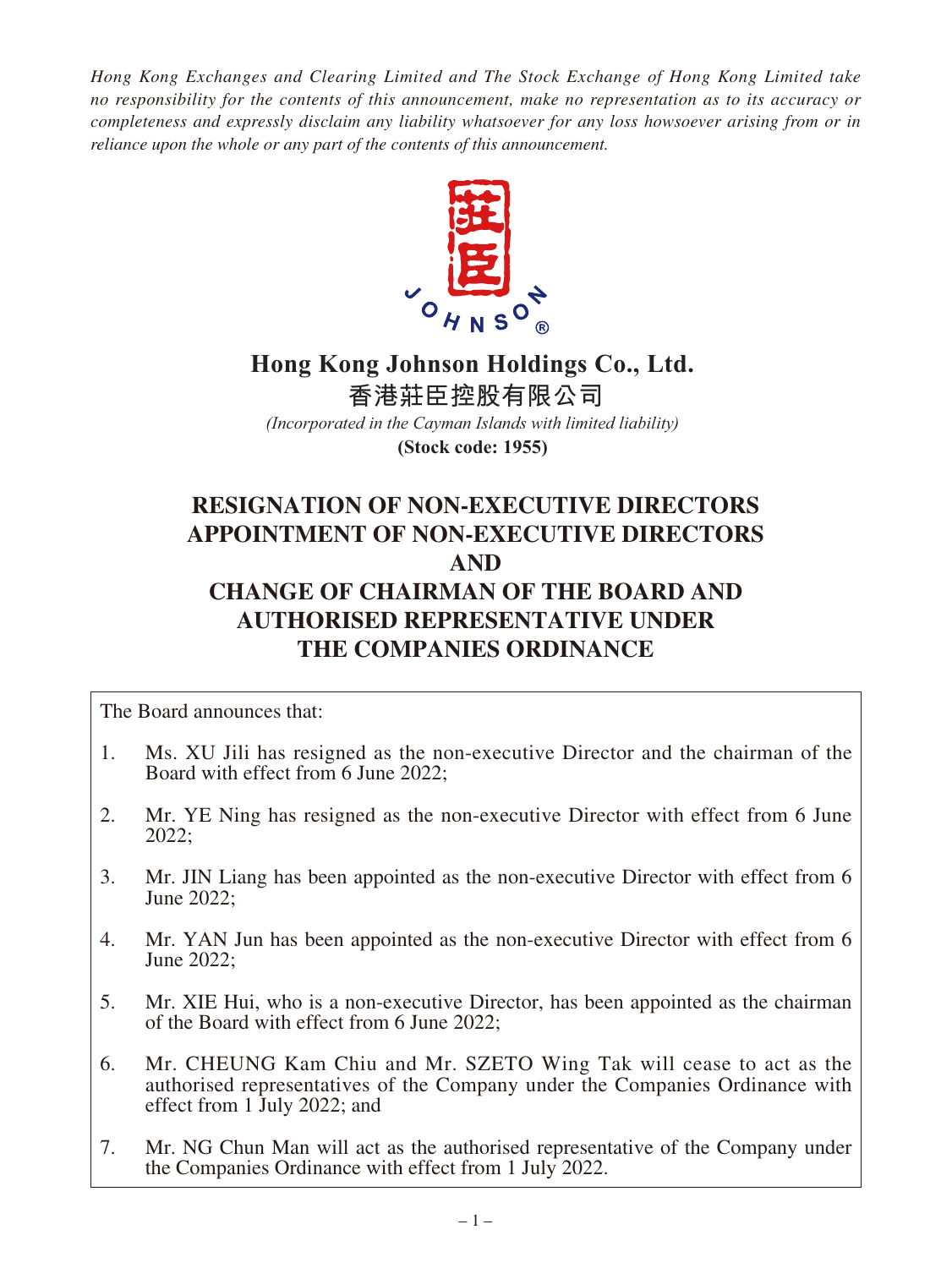#### **RESIGNATION OF NON-EXECUTIVE DIRECTORS**

The board (the "**Board**") of directors (the "**Director(s)**") of Hong Kong Johnson Holdings Co., Ltd. (the "**Company**", together with its subsidiaries, the "**Group**") hereby announces that (i) due to change of work allocation, Ms. XU Jili ("**Ms. Xu**") has resigned as the nonexecutive Director and the chairman of the Board with effect from 6 June 2022; and (ii) due to change of work allocation, Mr. YE Ning ("**Mr. Ye**") has resigned as the non-executive Director with effect from 6 June 2022.

Both Ms. Xu and Mr. Ye have confirmed that they have no disagreement with the Board and that there is no other matter in connection with their resignations that need to be brought to the attention of the shareholders of the Company and The Stock Exchange of Hong Kong Limited (the "**Stock Exchange**").

The Board would like to take this opportunity to express its sincere gratitude to Ms. Xu and Mr. Ye for their valuable contributions to the Company during their tenure of office.

#### **APPOINTMENT OF NON-EXECUTIVE DIRECTORS**

The Board announces that Mr. JIN Liang ("**Mr. Jin**") and Mr. YAN Jun ("**Mr. Yan**") have been appointed as the non-executive Directors with effect from 6 June 2022.

The biographical details of Mr. Jin and Mr. Yan is set out below:

#### **Mr. JIN Liang (金亮)**

Mr. Jin, aged 39, has served as the deputy chief treasury officer and the chief of the capital management centre of Zhuhai Huafa Group Company Limited (珠海華發集團有限公司) ("**Zhuhai Huafa**", which has an interest in the shares of the Company which would fall to be disclosed to the Company under the provisions of Divisions 2 and 3 of Part XV of the SFO and a controlling shareholder of the Company) since June 2018 and April 2020, respectively, where he is responsible for overseeing and monitoring the company's fund management and capital financing.

Mr. Jin joined Zhuhai Huafa as the deputy general manager of fund management division in August 2014, where he was involved in the company's fund management and operations. From October 2017 to June 2018, Mr. Jin served as the general manager of fund management division of Zhuhai Huafa. From June 2018 to April 2020, Mr. Jin served as the general manager of the fund operation and management division and the supply chain finance and management division of Zhuhai Huafa.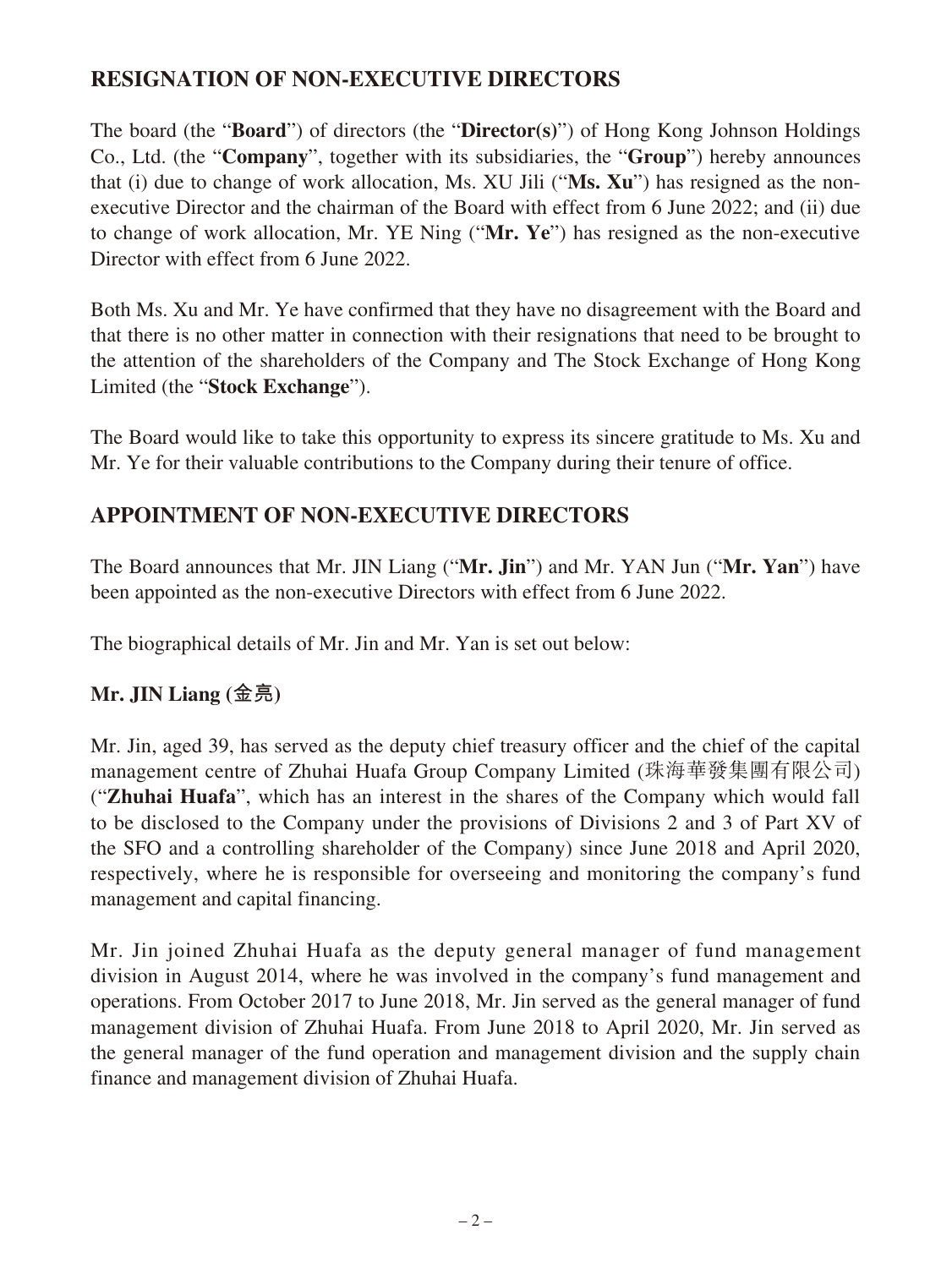Apart from his positions held in Zhuhai Huafa, Mr. Jin is also the director of Zhuhai Huafa Trading Holdings Co., Ltd.\* (珠海華發商貿控股有限公司), Zhuhai Huafa Group Finance Co., Ltd\* (珠海華發集團財務有限公司) ("**Zhuhai Huafa Finance**") and Zhuhai Urban Construction Group Co., Ltd.\* (珠海城市建設集團有限公司). Prior to joining Zhuhai Huafa, Mr. Jin was the general manager of the business department of Industrial Bank Co., Ltd. (Zhuhai Branch) from December 2010 to August 2014. He was the general manager of six business departments of Guangdong Nanyue Bank (Guangzhou Branch) from June 2009 to December 2010.

Mr. Jin has obtained a graduate certificate of self-study examinations of tertiary education in the laws of international economics with the Zhongnan University of Economics and Law (中南財經政法大學).

Mr. Jin has entered into a letter of appointment as non-executive Director with the Company for a term of two years commencing from 6 June 2022, subject to termination in certain circumstances as stipulated in the letter of appointment and retirement and the re-election provisions in accordance with the amended and restated articles of association of the Company (the "**Articles of Association**"). Under Mr. Jin's letter of appointment, Mr. Jin is entitled to a director's fee of HK\$1. Mr. Jin's emoluments were recommended by the remuneration committee of the Board (the "**Remuneration Committee**") and determined by the Board with reference to the emoluments of the other non-executive Directors.

Save as disclosed above, as at the date of this announcement, Mr. Jin (i) does not have any relationships with any directors, senior management or substantial or controlling shareholders of the Company; (ii) does not have any interests in shares and underlying shares of the Company and any associated corporation of the Company (within the meaning of Part XV of the Securities and Futures Ordinance (Chapter 571 of the Laws of Hong Kong)) ("**SFO**"); (iii) did not hold any directorships in listed public companies in Hong Kong or overseas in the last three years; and (iv) does not have any other information that needs to be disclosed pursuant to any of the requirements as set out in Rules 13.51(2)(h) to  $13.51(2)(v)$  of the Rules Governing the Listing of Securities on the Stock Exchange (the "**Listing Rules**").

#### **Mr. YAN Jun (顏俊)**

Mr. Yan, aged 40, has served as the deputy chief financial officer and the chief of financial management centre and the general manager of the financial accounting division of Zhuhai Huafa, and the director of Zhuhai Huafa Finance since May 2021.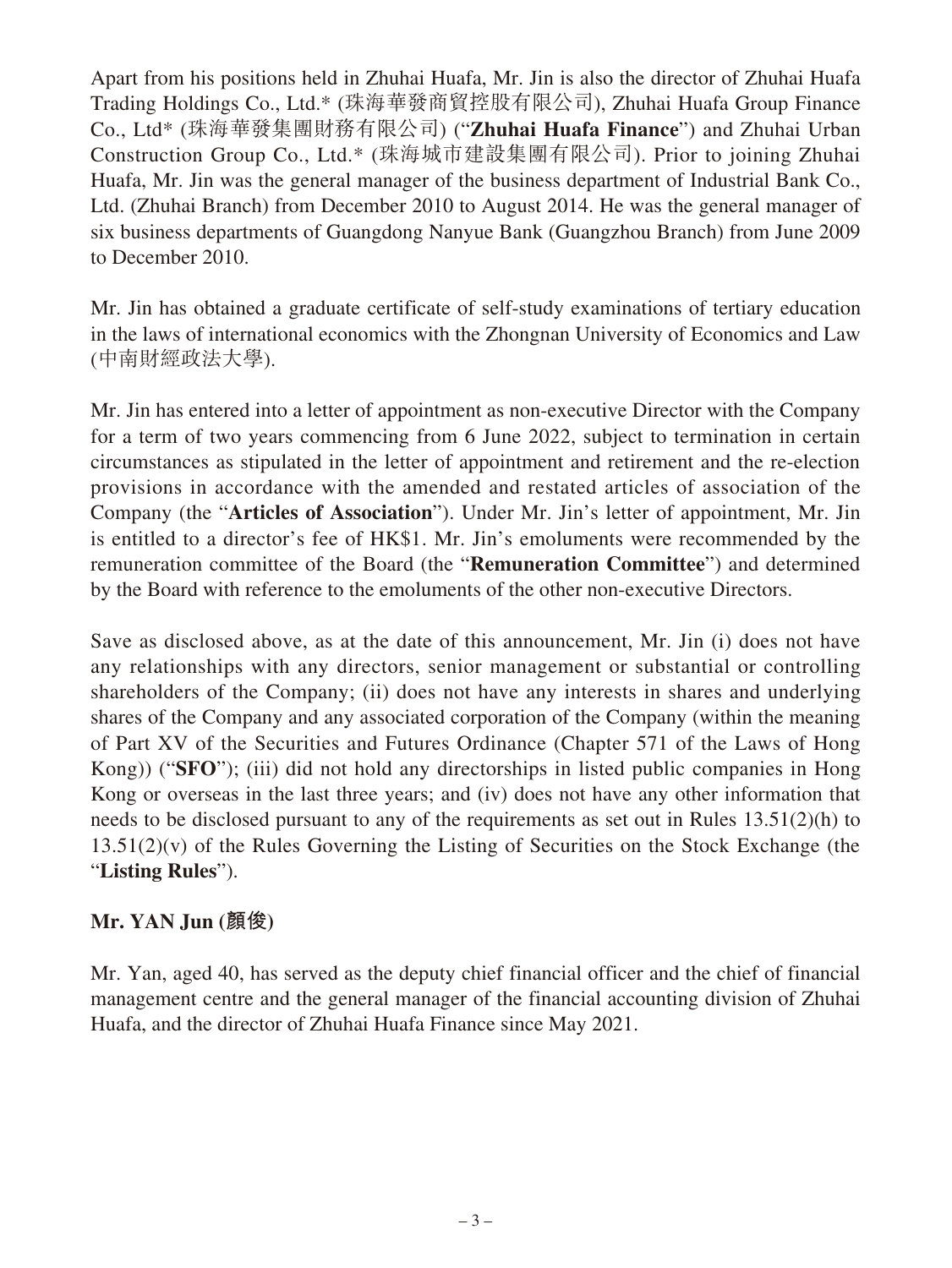Mr. Yan joined Zhuhai Huafa in March 2015. From January 2017 to May 2021, he served as the project manager of finance division, the general manager assistant of financial management division, the general manager of management accounting division and the deputy chief of financial management centre of Zhuhai Huafa.

Prior to joining Zhuhai Huafa, Mr. Yan served in PricewaterhouseCoopers Zhongtian Certified Public Accountants Co., Ltd. (Beijing Branch) and Sinochem Oil Co., Ltd.\* (中化 石油有限公司).

Mr. Yan obtained a graduate certificate related to a certified public accountant in Accounting Professional with Central University of Finance and Economics (中央財經大學) in 2003 and obtained a Master of Business Administration from School of Economics and Management, Tsinghua University (清華大學工商管理學院) in 2015.

Mr. Yan has entered into a letter of appointment as non-executive Director with the Company for a term of two years commencing from 6 June 2022, subject to termination in certain circumstances as stipulated in the letter of appointment and retirement and the reelection provisions in accordance with the Articles of Association. Under Mr. Yan's letter of appointment, Mr. Yan is entitled to a director's fee of HK\$1. Mr. Yan's emoluments were recommended by the Remuneration Committee and determined by the Board with reference to the emoluments of the other non-executive Directors.

Save as disclosed above, as at the date of this announcement, Mr. Yan (i) does not have any relationships with any directors, senior management or substantial or controlling shareholders of the Company; (ii) does not have any interests in shares and underlying shares of the Company and any associated corporation of the Company (within the meaning of Part XV of the SFO; (iii) did not hold any directorships in listed public companies in Hong Kong or overseas in the last three years; and (iv) does not have any other information that needs to be disclosed pursuant to any of the requirements as set out in Rules 13.51(2)(h) to  $13.51(2)(v)$  of the Listing Rules.

## **CHANGE OF CHAIRMAN OF THE BOARD**

The Board announces that following the resignation of Ms. Xu, Mr. XIE Hui ("**Mr. Xie**"), who is a non-executive Director, has been appointed as the chairman of the Board with effect from 6 June 2022.

The biographical details of Mr. Xie is set out below: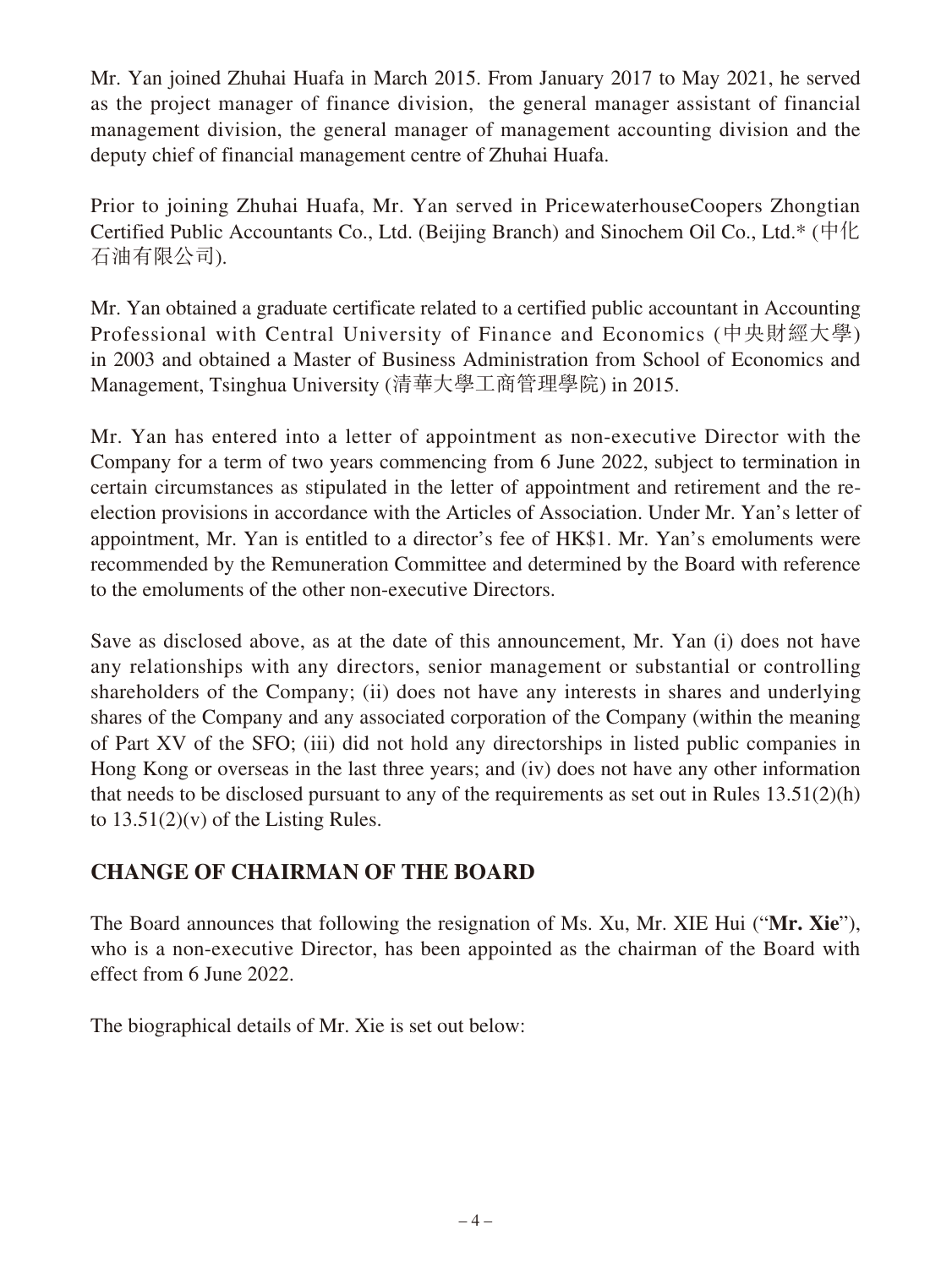#### **Mr. XIE Hui (謝輝)**

Mr. Xie, aged 41, was appointed as a Director on 9 July 2018 and re-designated as a nonexecutive Director on 24 January 2019. Mr. Xie has been a director of Johnson Cleaning Services Company Limited (莊臣有限公司) (an indirect wholly-owned subsidiary of the Company) since 25 September 2015, and a director of Johnson Investment Holding Co., Ltd. (莊臣投資控股有限公司) (a direct wholly-owned subsidiary of the Company) since its incorporation on 10 August 2018. Mr. Xie has also served as the non-executive director of Beijing Digital Telecom Co., Ltd., a company the shares of which are listed on the Main Board of the Stock Exchange (stock code: 6188) from 10 September 2021.

Mr. Xie has been the chief strategic operating officer of Zhuhai Huafa since April 2020, and served as the board secretary of Zhuhai Huafa since June 2017. He served as the strategy director of Zhuhai Huafa Investment Holdings Group Co. Ltd. (珠海華發投資控股集團 有限公司) ("**Huafa Investment Holdings Group**") from July 2017 to March 2020, where he was responsible for strategic planning. He served as the board secretary and the general manager of the strategic innovation department of Huafa Investment Holdings Group from September 2012 to July 2017 and from September 2012 to May 2018 respectively.

Mr. Xie has been a director of Zhuhai Urban Construction Group Co., Ltd. (珠海城市建 設集團有限公司) since May 2020. He was the deputy general manager of Zhuhai Huafa Group Science and Technology Research Institute Co., Ltd.\* ("**Huafa Research Institute**") (珠海華發集團科技研究院有限公司) from September 2020 to October 2021 and was promoted to the executive director and geneal manager of Huafa Research Institute since October 2021.

Mr. Xie graduated from the University of Science and Technology of China in the People's Republic of China with a bachelor of management in July 2003, and obtained a master's degree in Financial Markets and Intermediaries from the Université Toulouse 1 Sciences Sociales in France in November 2009. Mr. Xie also obtained a professional qualification of intermediate level in finance issued by the Guangdong Provincial Human Resources and Social Security Department in February 2012.

Mr. Xie entered into a letter of appointment with the Company as the non-executive Director with an initial term of two years commencing from 16 October 2019 and was renewed for a further period of two years with effect from 16 October 2021, subject to termination in certain circumstances as stipulated in the letter of appointment and retirement and the reelection provisions in accordance with the Articles of Association. Under Mr. Xie's letter of appointment, Mr. Xie is entitled to a director's fee of HK\$1. Mr. Xie's emoluments were recommended by the Remuneration Committee and determined by the Board with reference to, among others, his duties and responsibilities with the Company, his experience and the prevailing market conditions. No additional remuneration will be paid to Mr. Xie for his appointment as the chairman of the Board.